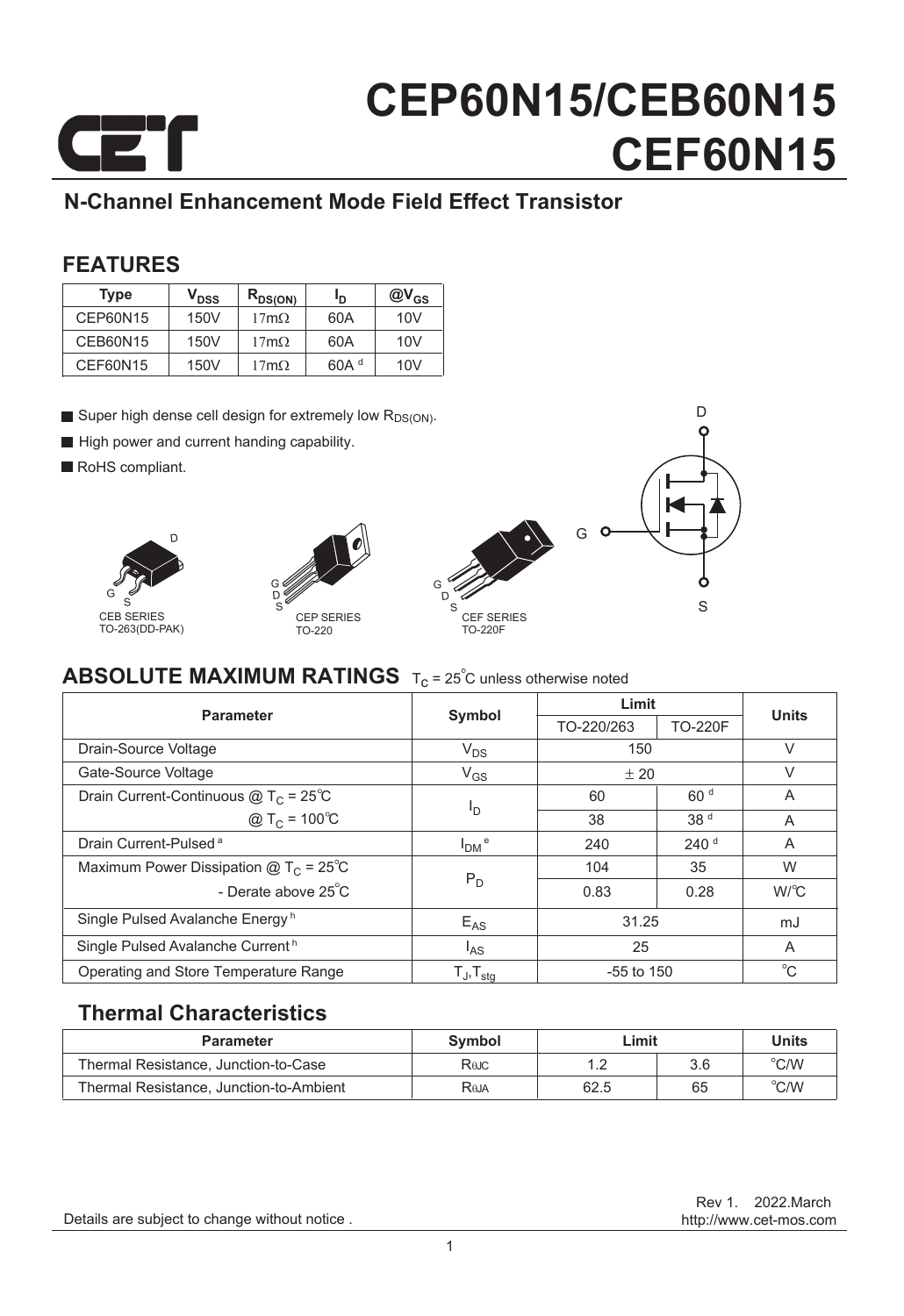

### **Electrical Characteristics**  $T_c = 25^\circ$ C unless otherwise noted

| <b>Parameter</b>                                              | Symbol                                          | <b>Test Condition</b>                           | Min | Typ            | <b>Max</b> | <b>Units</b> |  |
|---------------------------------------------------------------|-------------------------------------------------|-------------------------------------------------|-----|----------------|------------|--------------|--|
| <b>Off Characteristics</b>                                    |                                                 |                                                 |     |                |            |              |  |
| Drain-Source Breakdown Voltage                                | <b>BV<sub>DSS</sub></b>                         | $V_{GS} = 0V$ , $I_D = 250 \mu A$               | 150 |                |            | $\vee$       |  |
| Zero Gate Voltage Drain Current                               | $I_{\text{DSS}}$                                | $V_{DS}$ = 150V, $V_{GS}$ = 0V                  |     |                | 1          | μA           |  |
| Gate Body Leakage Current, Forward                            | <b>I</b> GSSF                                   | $V_{GS}$ = 20V, $V_{DS}$ = 0V                   |     |                | 100        | nA           |  |
| Gate Body Leakage Current, Reverse                            | <b>IGSSR</b>                                    | $V_{GS}$ = -20V, $V_{DS}$ = 0V                  |     |                | $-100$     | nA           |  |
| On Characteristics <sup>b</sup>                               |                                                 |                                                 |     |                |            |              |  |
| Gate Threshold Voltage                                        | $V_{GS(th)}$                                    | $V_{GS} = V_{DS}$ , $I_D = 250 \mu A$           | 2   |                | 4          | V            |  |
| <b>Static Drain-Source</b>                                    |                                                 | $V_{GS}$ = 10V, $I_D$ = 20A                     |     | 13.2           | 17         | $m\Omega$    |  |
| On-Resistance                                                 | $R_{DS(on)}$                                    |                                                 |     |                |            |              |  |
| Dynamic Characteristics <sup>c</sup>                          |                                                 |                                                 |     |                |            |              |  |
| Input Capacitance                                             | $C_{\text{iss}}$                                |                                                 |     | 1920           |            | pF           |  |
| <b>Output Capacitance</b>                                     | $\mathrm{C}_{\text{oss}}$                       | $V_{DS}$ = 75V, $V_{GS}$ = 0V,<br>$f = 1.0$ MHz |     | 225            |            | pF           |  |
| Reverse Transfer Capacitance                                  | $C_{r \underline{s} \underline{s}}$             |                                                 |     | 15             |            | pF           |  |
| Switching Characteristics <sup>c</sup>                        |                                                 |                                                 |     |                |            |              |  |
| Turn-On Delay Time                                            | $t_{d(on)}$                                     |                                                 |     | 25             |            | ns           |  |
| Turn-On Rise Time                                             | $t_{r}$                                         | $V_{DD}$ = 75V, $I_D$ = 20A,                    |     | 6              |            | ns           |  |
| <b>Turn-Off Delay Time</b>                                    | $t_{d(\underline{off})}$                        | $V_{GS}$ = 10V, R <sub>GEN</sub> = 10 $\Omega$  |     | 38             |            | ns           |  |
| <b>Turn-Off Fall Time</b>                                     | t <sub>f</sub>                                  |                                                 |     | $\overline{7}$ |            | ns           |  |
| <b>Total Gate Charge</b>                                      | $\mathsf{Q}_{\mathsf{g}}$                       |                                                 |     | 30             |            | nC           |  |
| Gate-Source Charge                                            | $\mathsf{Q}_{\underline{\mathsf{q}\mathsf{s}}}$ | $V_{DS}$ = 75V, $I_D$ = 20A,<br>$V_{GS}$ = 10V  |     | 9              |            | nC           |  |
| Gate-Drain Charge                                             | $\mathsf{Q}_{\mathsf{qd}}$                      |                                                 |     | 6              |            | nC           |  |
| <b>Drain-Source Diode Characteristics and Maximun Ratings</b> |                                                 |                                                 |     |                |            |              |  |
| Drain-Source Diode Forward Current                            | $I_S$ <sup>f</sup>                              |                                                 |     |                | 60         | A            |  |
| Drain-Source Diode Forward Voltage b                          | $V_{SD}$                                        | $V_{GS}$ = 0V, $I_S$ = 20A $\frac{9}{2}$        |     |                | 1.2        | V            |  |

**Notes :**<br> **Alteriary Constant School**<br> **Alter School**<br> **D.Pulse Test : Pulse Width**  $\leq$  **300µs, Duty Cycle**  $\leq$  **2% .<br>
C.Guaranteed by design, not subject to production testing.<br>
<b>d.Limited only by maximum temperature al**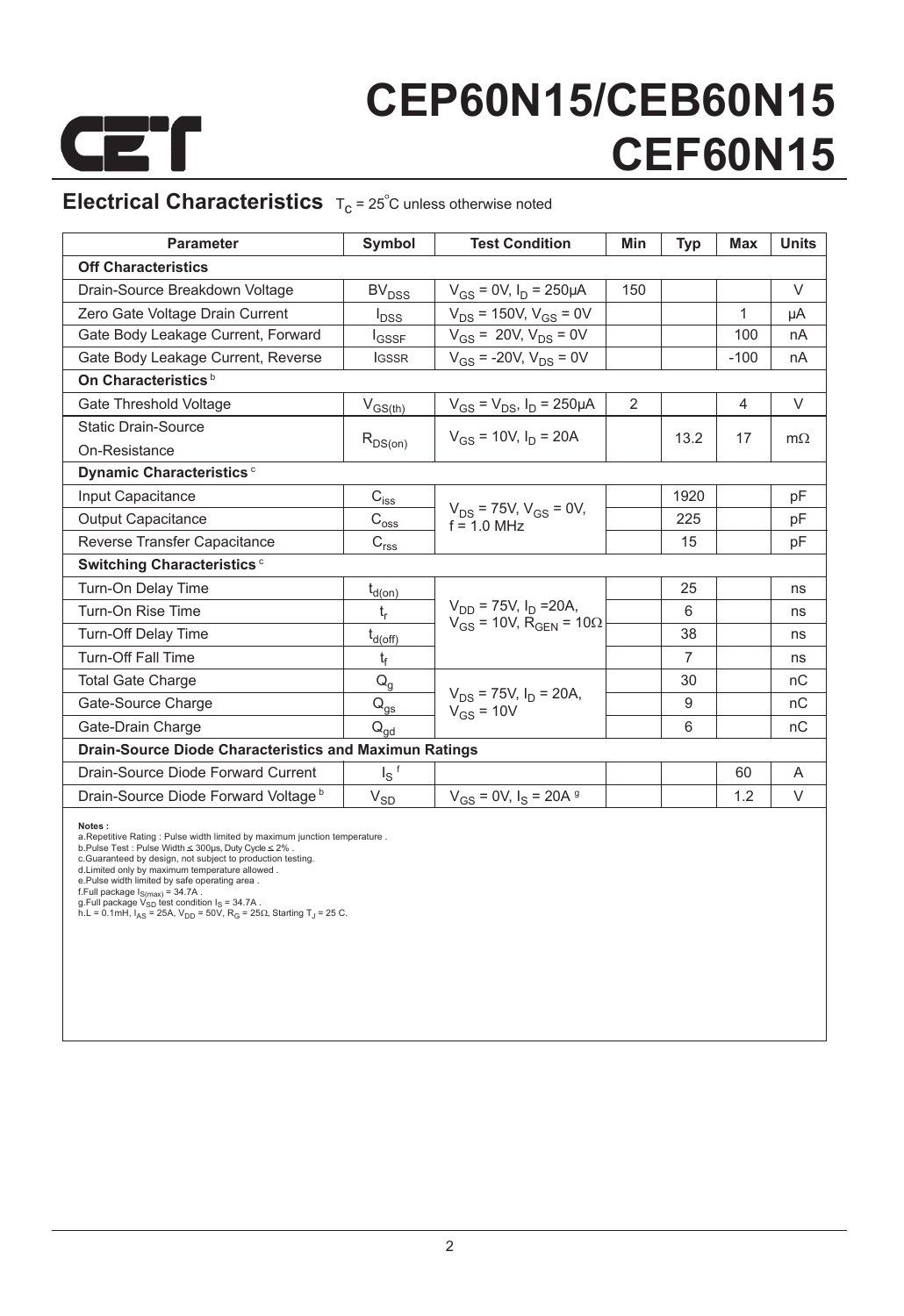



**Figure 2. Transfer Characteristics**



**Figure 4. On-Resistance Variation with Temperature**



**Figure 6. Body Diode Forward Voltage Variation with Source Current**



VDS, Drain-to-Source Voltage (V)

#### **Figure 1. Output Characteristics**



**Figure 3. Capacitance**



**Figure 5. Gate Threshold Variation with Temperature**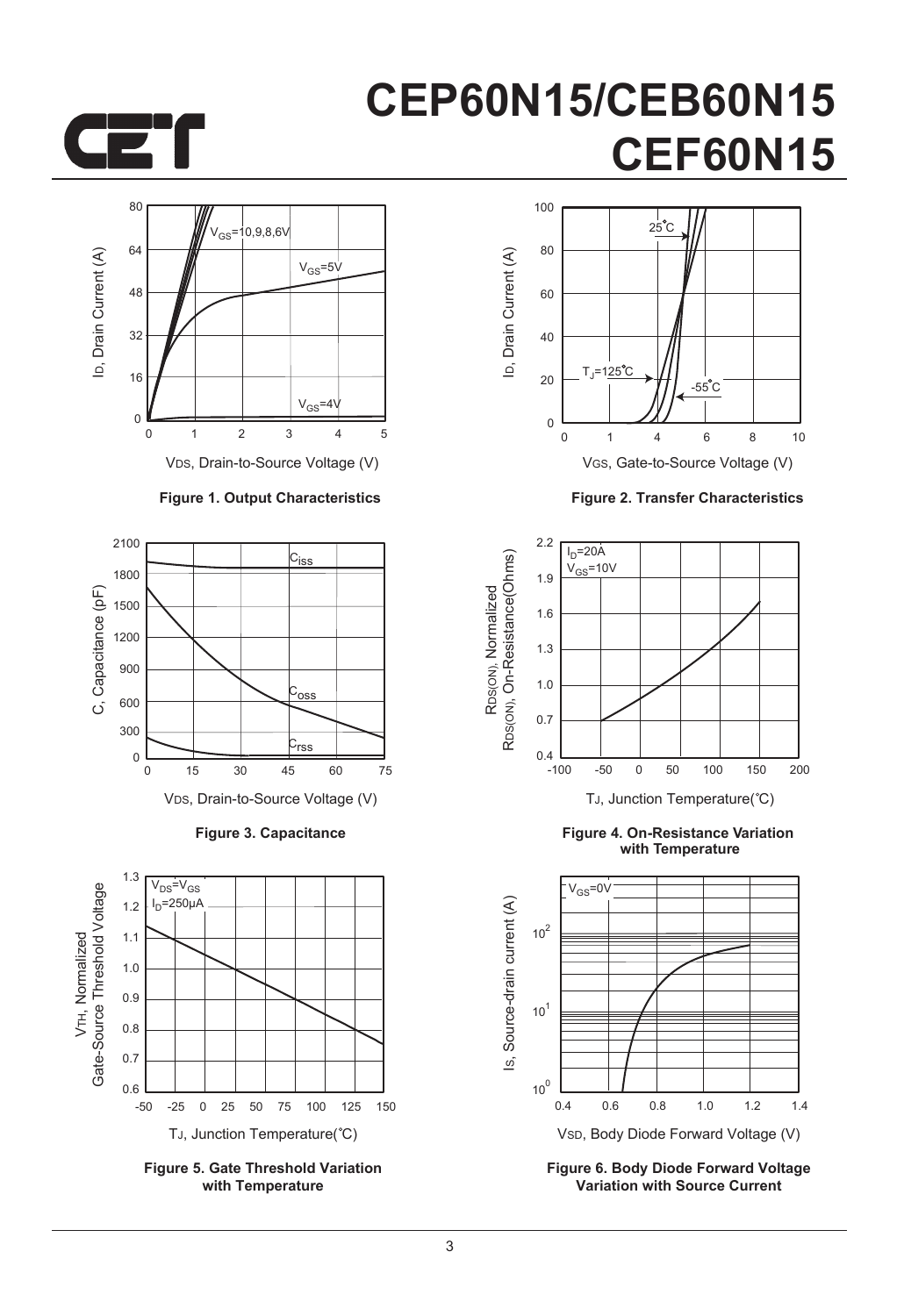



**Figure 7. Gate Charge**



**Figure 9. Breakdown Voltage Variation VS Temperature**





**Figure 8. Maximum Safe Operating Area**



**Figure 10. Switching Test Circuit Figure 11. Switching Waveforms**